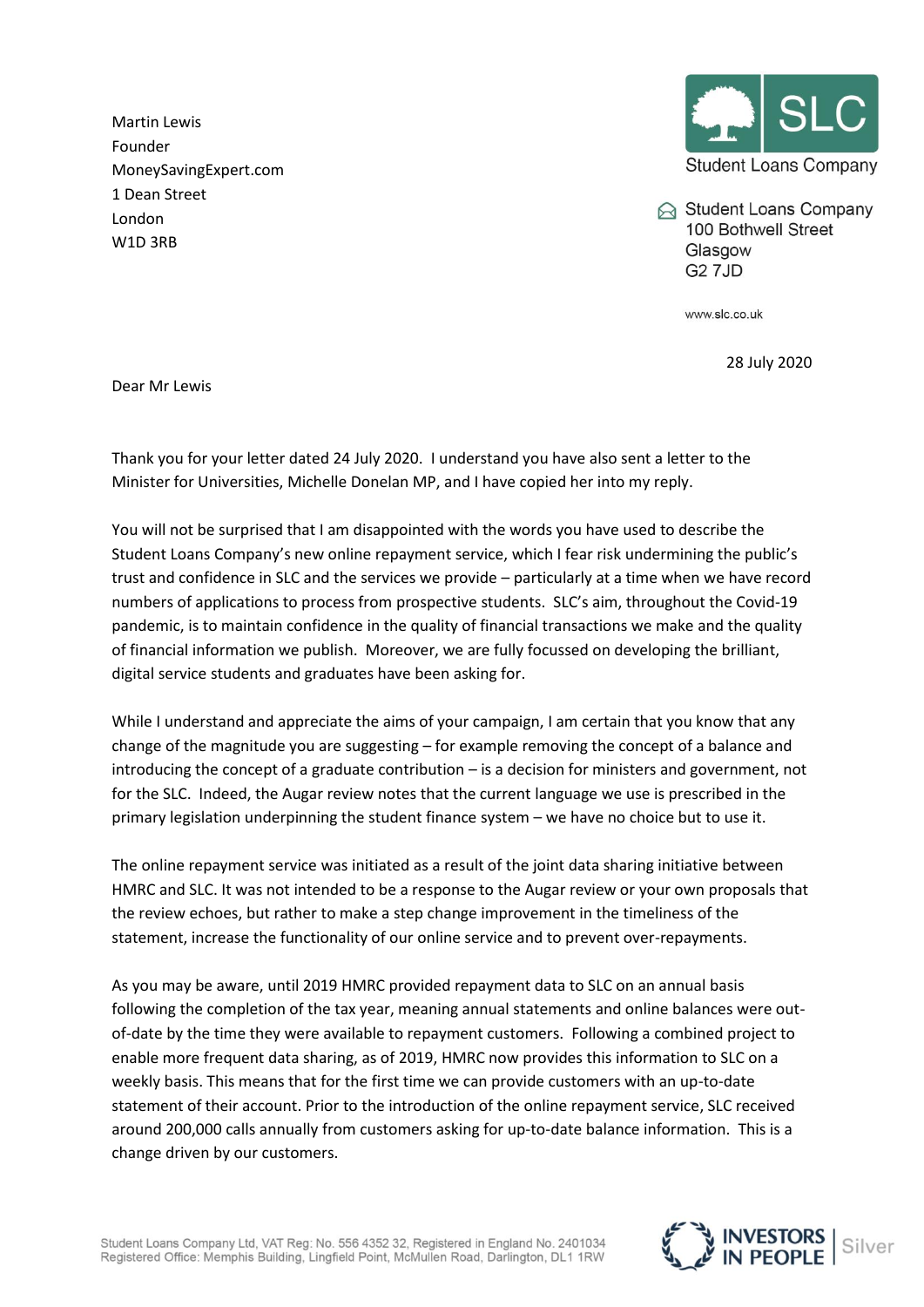Critically, the provision of up-to-date balance information will make it easier for customers to avoid over-repaying as they reach the final stages of loan repayment. In 2019-20, we refunded £60,280,582 to customers who had over-repaid at the end of their loan. Significantly reducing the number of customers who over-repay their loans and the value by which they over-repay is a priority for SLC, and the new service supports this.

You quite rightly highlight that not all customers will reach the final stages of loan repayment. I am not seeking to dispute this and indeed we've included significant additional information on the new service to explain the unique nature of student loans. But I would highlight that over 61% of our customers in repayment have plan 1 loans, which have lower average balances and lower repayment thresholds than plan 2. Indeed plan 2 loans are only available in England and Wales, not Scotland or Northern Ireland. We have four shareholder governments each with their own policy context and must provide a service that is relevant for repayers across all four nations of the UK and under all plan types. In the last tax year over 120,000 customers repaid in full, and for them access to an upto-date balance is critical.

The new service is also a significant improvement for those customers who repay directly to SLC. While the majority of customers repay via HMRC, around 230,000 customers reside overseas and if eligible to repay, must do so directly to SLC. The online repayment service provides these customers with a simple and accessible way to make these repayments and meet their obligations to HM Government.

The 'make a quick repayment' function was designed specifically because overseas customers have told us they want the ability to have a third party make a repayment on their behalf without having to share their login details. I have attached, for your information and in confidence, a summary of the user research behind this function.

It is deeply regrettable that when we launched the new online repayment service the additional information about the unique nature of student loans was missing from the 'make a quick repayment' page. This was a technical oversight, and the information was available on every other relevant page. We added this information within hours of becoming aware it was missing and I am grateful to your team for highlighting its absence to us.

Whilst SLC cannot change policy, we have listened to the feedback of our customers and your own team and used that to inform improvements within the confines of the current policy landscape. In providing up-to-date account information for the first time; significantly reducing the instance and value of over-repayments; and providing clear, concise and timely additional information about the unique nature of student loans, the launch of the online repayment service should be perceived as a step in the right direction, not as you have said a 'doubling down' or 'irresponsible and dangerous'. I understand your disappointment that the new service doesn't respond to your or the Augar review's recommendations. But those are for government and ministers to respond to – not SLC. We stand ready to implement any changes government does decide to make.

You will be aware that we met with your team twice and also offered to brief you directly as we developed the new online repayment service. I thank you for your recent offer to meet and I am

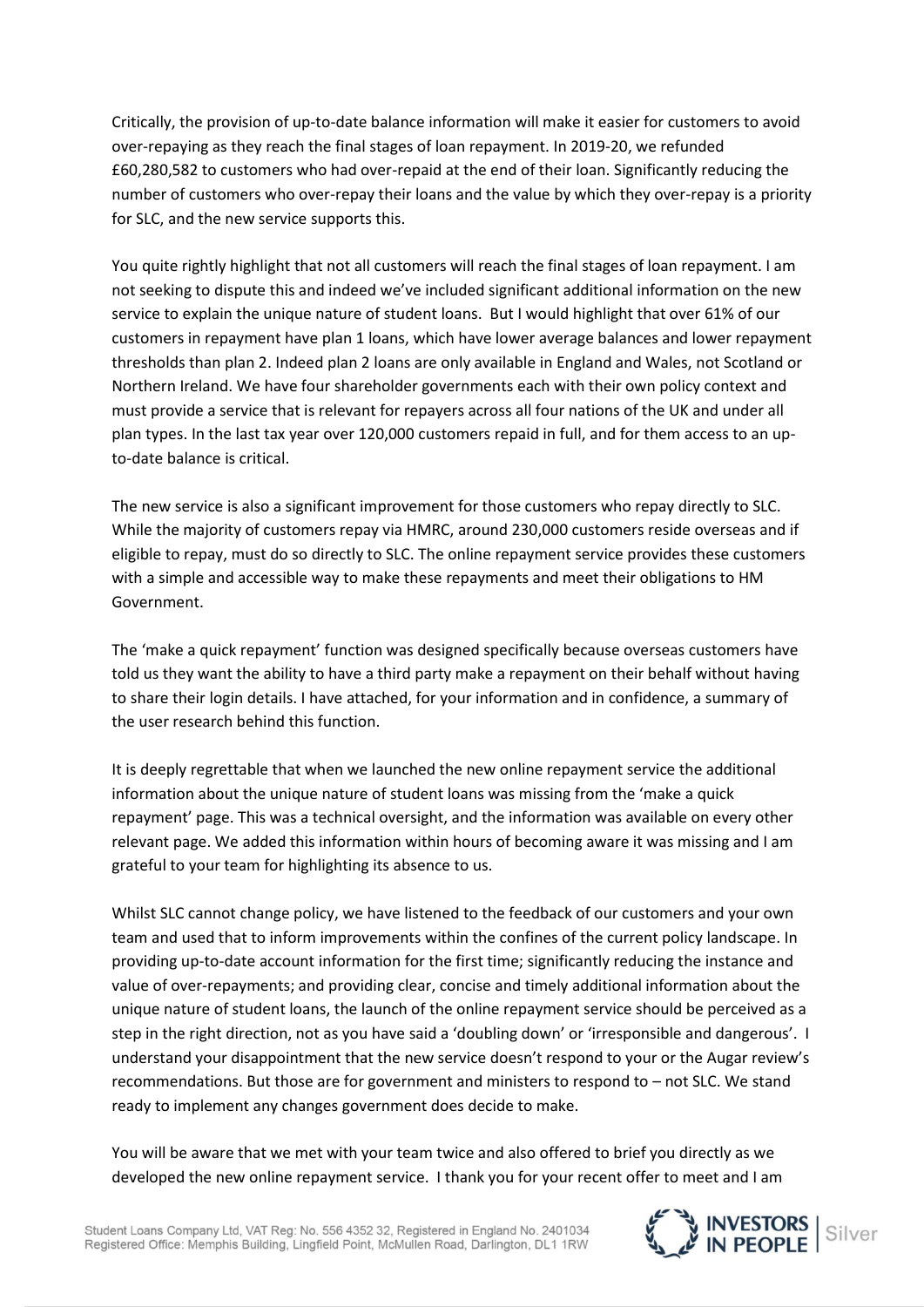happy to accept. I hope that we can build a collaborative relationship and I am keen to discuss any suggested improvements that are within the limitations of the current regulatory and policy context in which we operate. Ultimately, I think we are working towards the same goal – the best possible experience and outcome for our customers, and I hope that we can find ways to work together in achieving this.

Yours sincerely

**Paula Sussex Chief Executive** 

CC: Michelle Donelan MP, Minister of State for Universities

Peter Lauener, SLC Chair

Student Loans Company Ltd, VAT Reg: No. 556 4352 32, Registered in England No. 2401034<br>Registered Office: Memphis Building, Lingfield Point, McMullen Road, Darlington, DL1 1RW

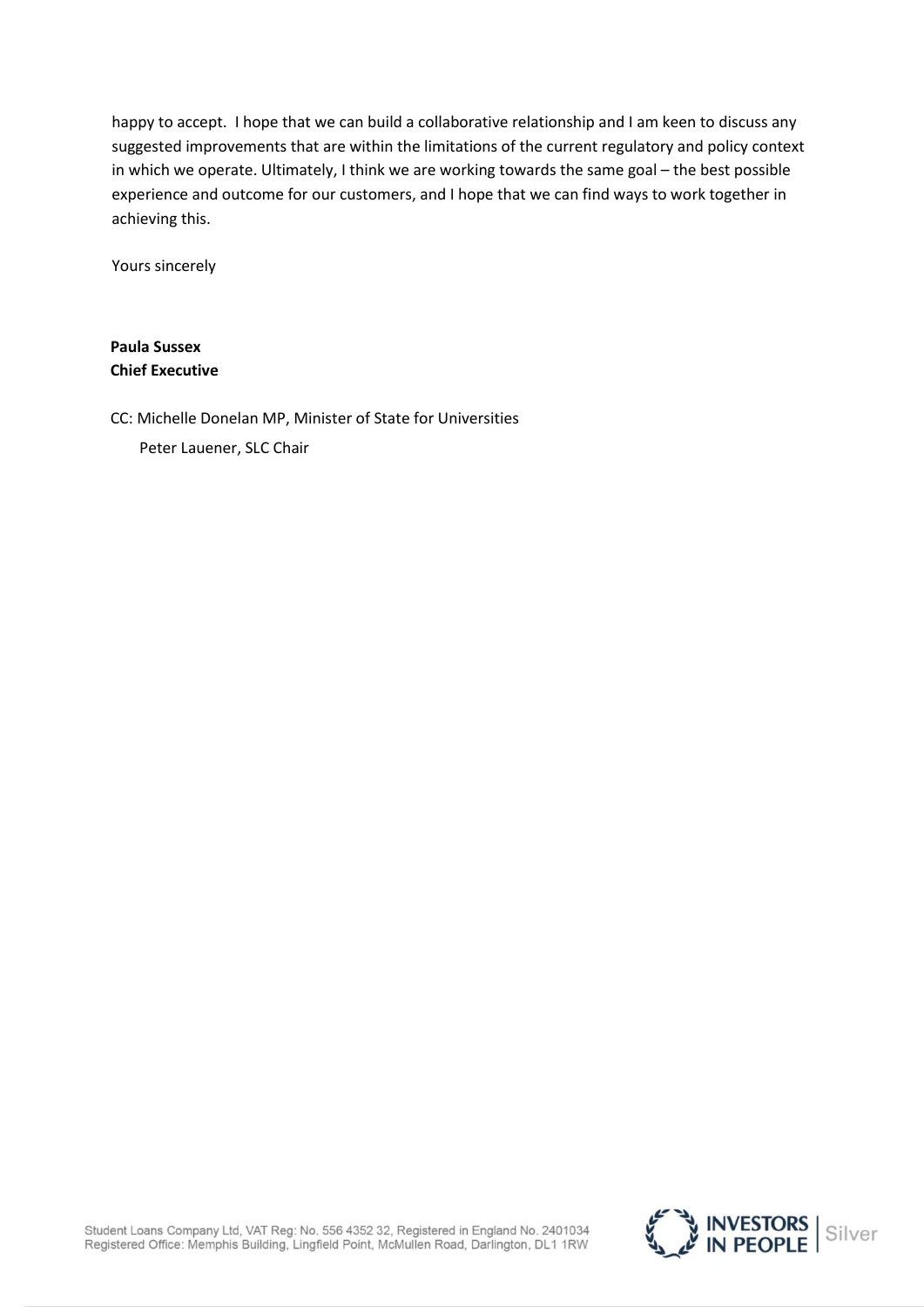

Repayment and Counter Fraud Directorate

Online Repayment Service – Research Findings **Overview** 

28 July 2020

**Official**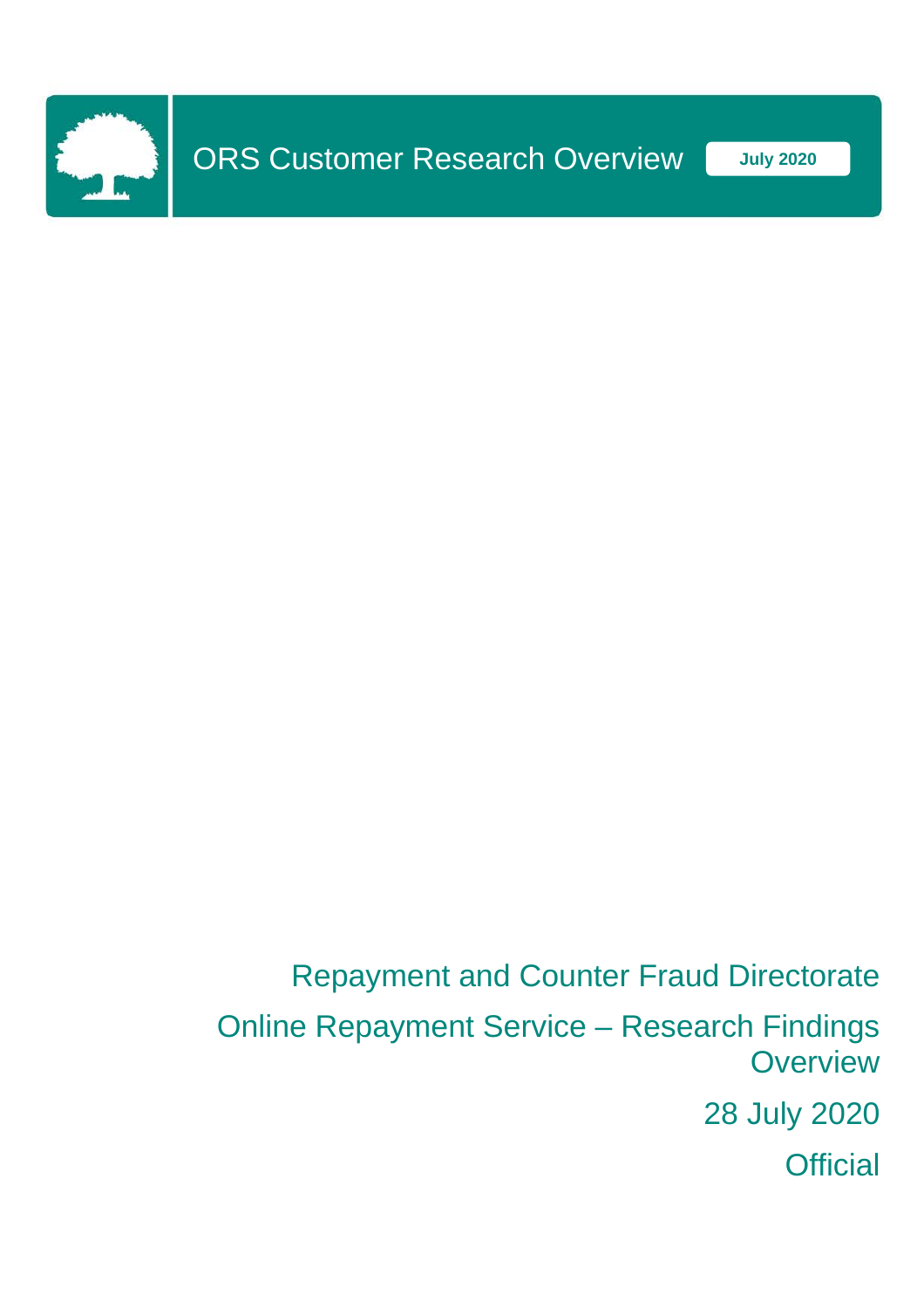| <b>The Student Loans Company</b> | <b>ORS Research Overview</b>        |
|----------------------------------|-------------------------------------|
| <b>Department</b>                | <b>Repayments and Counter Fraud</b> |

## **Purpose**

On 7 July SLC launched the new Online Repayment Service (ORS), which has been designed to make it easier for customers to access their account, manage their student loan and to avoid overrepayment. An extensive period of research and testing was undertaken to ensure the service was designed to meet user needs. We will continue to review the service to make improvements in the future in line with user needs and feedback.

This paper provides an overview of that research and describes the key findings, particularly those addressing the provision of a balance to customers and the facility of allowing customers to make a repayment without logging in to their account ("make a quick repayment").

# **Research objectives**

To understand our users' needs in relation to a new online repayment service. With specific focus on why, how and when they will use the service; their understanding of their loan balance and its unique nature; their expectations of the service; what support they will need when using the service, and our users' assisted digital needs.

# **Scope**

SLC's research was inclusive of our diverse customer base with a range of qualitative and quantitative methods utilised to identify and explore user need for a new repayment service.

## **How we conducted our research:**

- Over 300 hours of research with our customers in London, Belfast, Glasgow, Newcastle, Manchester, Ayr, Cardiff and overseas.
- Conducted 360 qualitative face to face interviews and usability testing sessions.
- Trialled a small private beta of the service with 3,000 participants.
- Reviewed 5,700 quantitative survey responses.
- Techniques included 1-1 interviews, usability testing, accessibility testing, remote testing, surveys, real time feedback link, co-creation and A/B testing.

# **We interacted with customers:**

- Who are repaying via the tax system, including PAYE & self-assessed.
- Who are earning below the threshold and not required to repay their loan.
- That are current students still studying and not yet in repayment.
- Who are currently living overseas and repay directly to SLC.
- With a single plan 1 or plan 2 loan and those multi-plan loan types.
- With assisted digital needs.
- Across all domiciles.

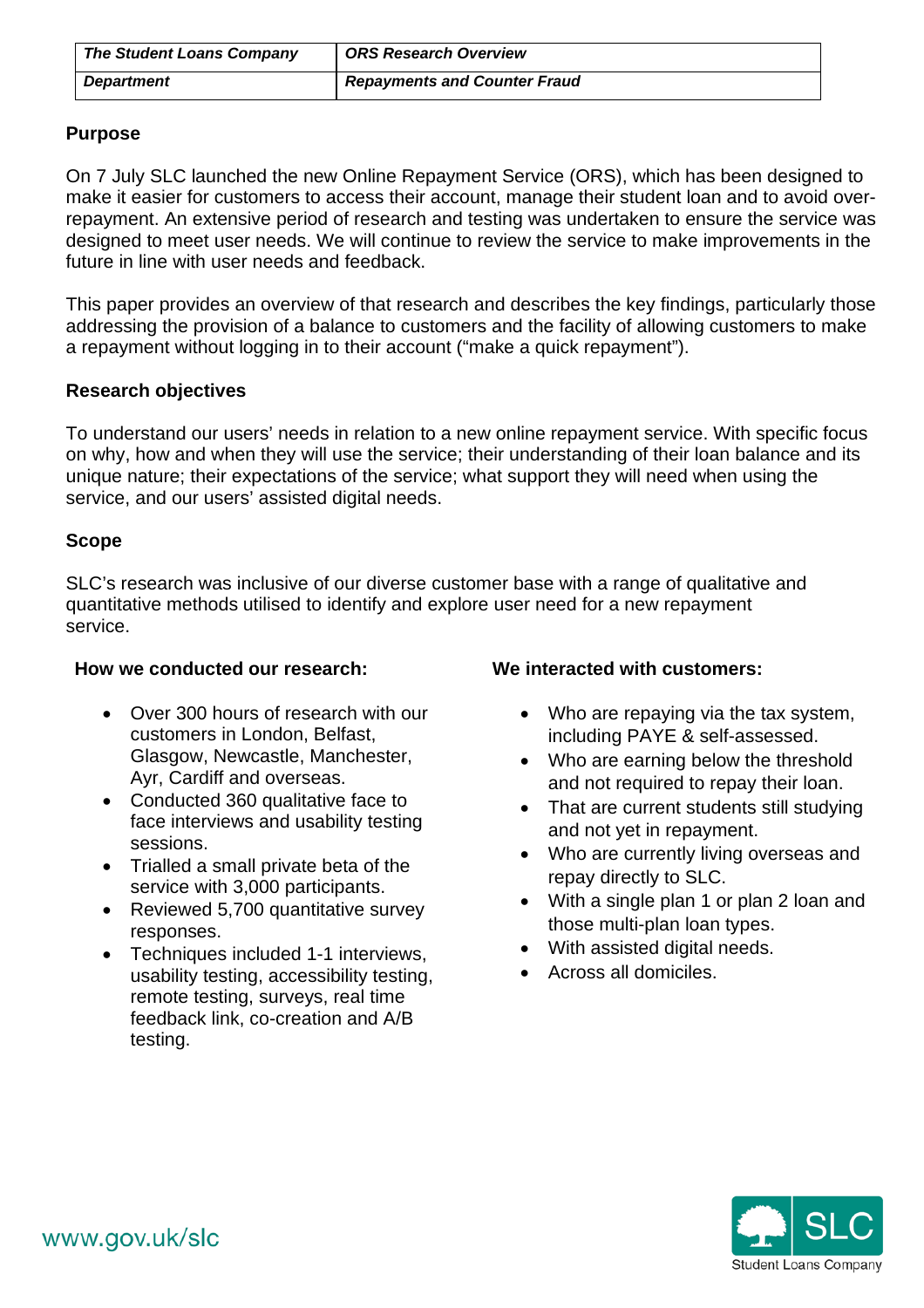| <b>The Student Loans Company</b> | <b>ORS Research Overview</b>        |
|----------------------------------|-------------------------------------|
| <b>Department</b>                | <b>Repayments and Counter Fraud</b> |

# **Key findings - discovery**

Prior to the design and build of ORS, a discovery phase was undertaken to explore the concept of a new service more widely with participants. This yielded the following findings:

- A primary task is for users to view their balance and update themselves on how much they have left to pay.
- Clear signposting to reassuring content is as important as viewing the loan balance.
- Users expect to see an annual snapshot of the activity on their loan balance.
- Setting up a repayment is a rare task for the majority of users.
- Users often struggle to remember their login details as it may have been a long time since they last logged in.
- Users expect to use the same details to access the repayment service as they do to access their loan application service (customer portal).
- Users expect to be able to self-serve when they have a query.
- Those who struggle to self-serve need a clear path to 1:1 assistance.
- Simple statements of key loan facts provide reassurance around the balance.

# **Key findings – testing the designs**

Following the period of discovery, several designs were created, tested and eventually refined into the service that was launched. The key findings include:

- Users find the new service to be straightforward, clear and simple to use.
- Users expect a similar experience to their online bank account when viewing balance information.
- The ability to see pending repayments is important to confirm a repayment has successfully been made if it is not yet reflected in the balance.
- Users expect a breakdown of their balance if they have more than one loan type but are satisfied by high level balance summary information; they do not expect it to be overly complicated.
- Users are reassured by the information provided; they find it especially useful to be able to see what they will repay relevant to their earnings and are assured by knowing that their student loan does not affect their credit rating.
- Most users had all their balance related questions answered by the supporting guidance.
- Having the guidance content broken down makes it easier to process and navigate.